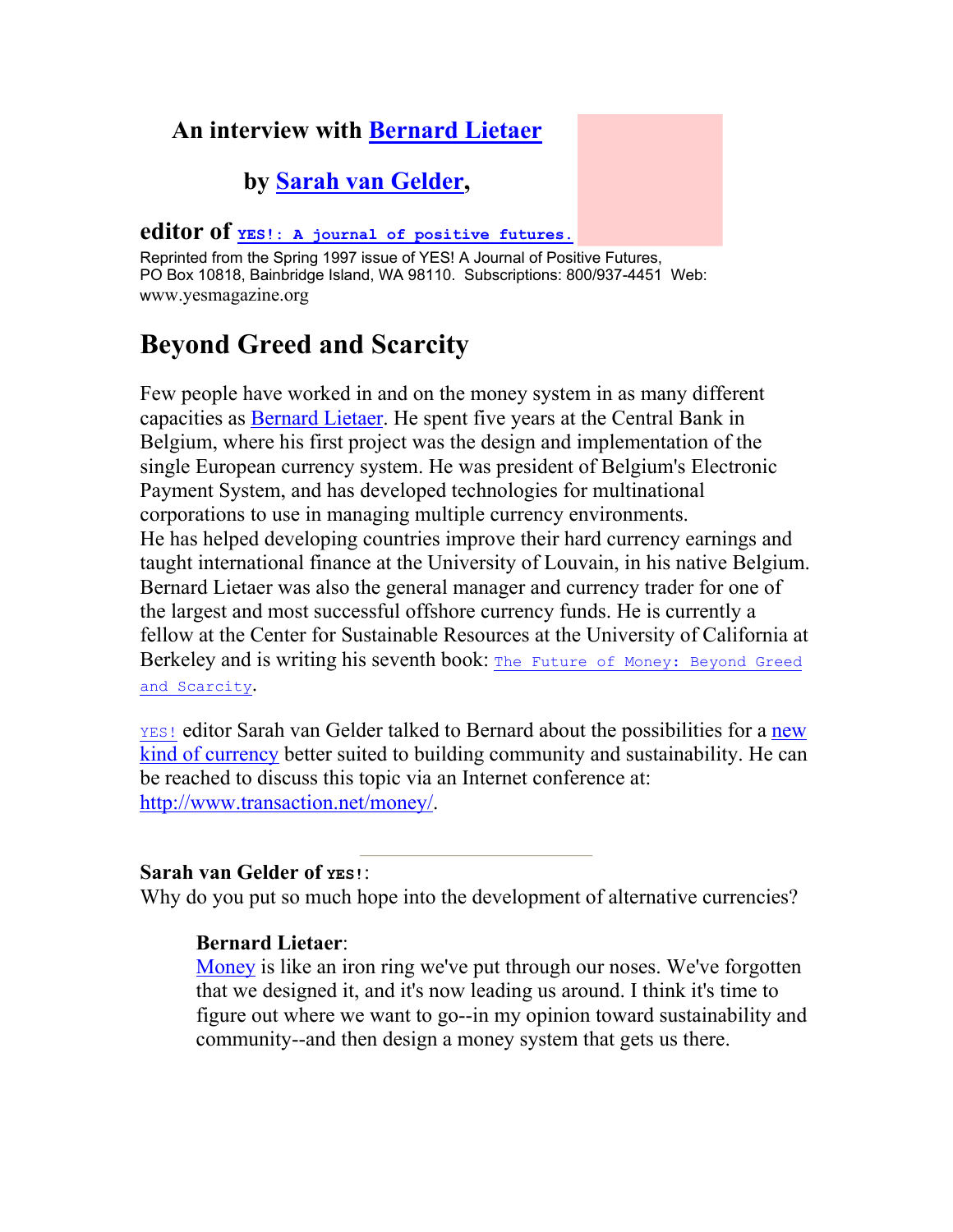#### **So you would say that the design of money is actually at the root of much else that happens, or doesn't happen, in society?**

That's right. While economic textbooks claim that people and corporations are competing for markets and resources, I claim that in reality they are competing for money - using markets and resources to do so. So designing new money systems really amounts to redesigning the target that orients much human effort.

Furthermore, I believe that greed and competition are not a result of immutable human temperament; *I have come to the conclusion that greed and fear of scarcity are in fact being continuously created and amplified as a direct result of the kind of money we are using. For example, we can produce more than enough food to feed everybody, and there is definitely enough work for everybody in the world, but there is clearly not enough money to pay for it all.* The scarcity is in our national currencies. In fact, the job of central banks is to create and maintain that currency scarcity. The direct consequence is that we have to fight with each other in order to survive.

Money is created when banks lend it into existence. When a bank provides you with a \$100,000 mortgage, it creates only the principal, which you spend and which then circulates in the economy. The bank expects you to pay back \$200,000 over the next 20 years, but it doesn't create the second \$100,000 - the interest. Instead, the bank sends you out into the tough world to battle against everybody else to bring back the second \$100,000.

## **So some people have to lose in order for others to win? Some have to default on their loan in order for others to get the money needed to pay off that interest?**

That's right. All the banks are doing the same thing when they lend money into existence. That is why the decisions made by central banks, like the Federal Reserve in the US, are so important --increased interest costs automatically determine a larger proportion of necessary bankruptcies. So when the bank verifies your "creditworthiness," it is really checking whether you are capable of competing and winning against other players - able to extract the second \$100,000 that was never created. And if you fail in that game, you lose your house or whatever other collateral you had to put up.

#### **That also influences the unemployment rate.**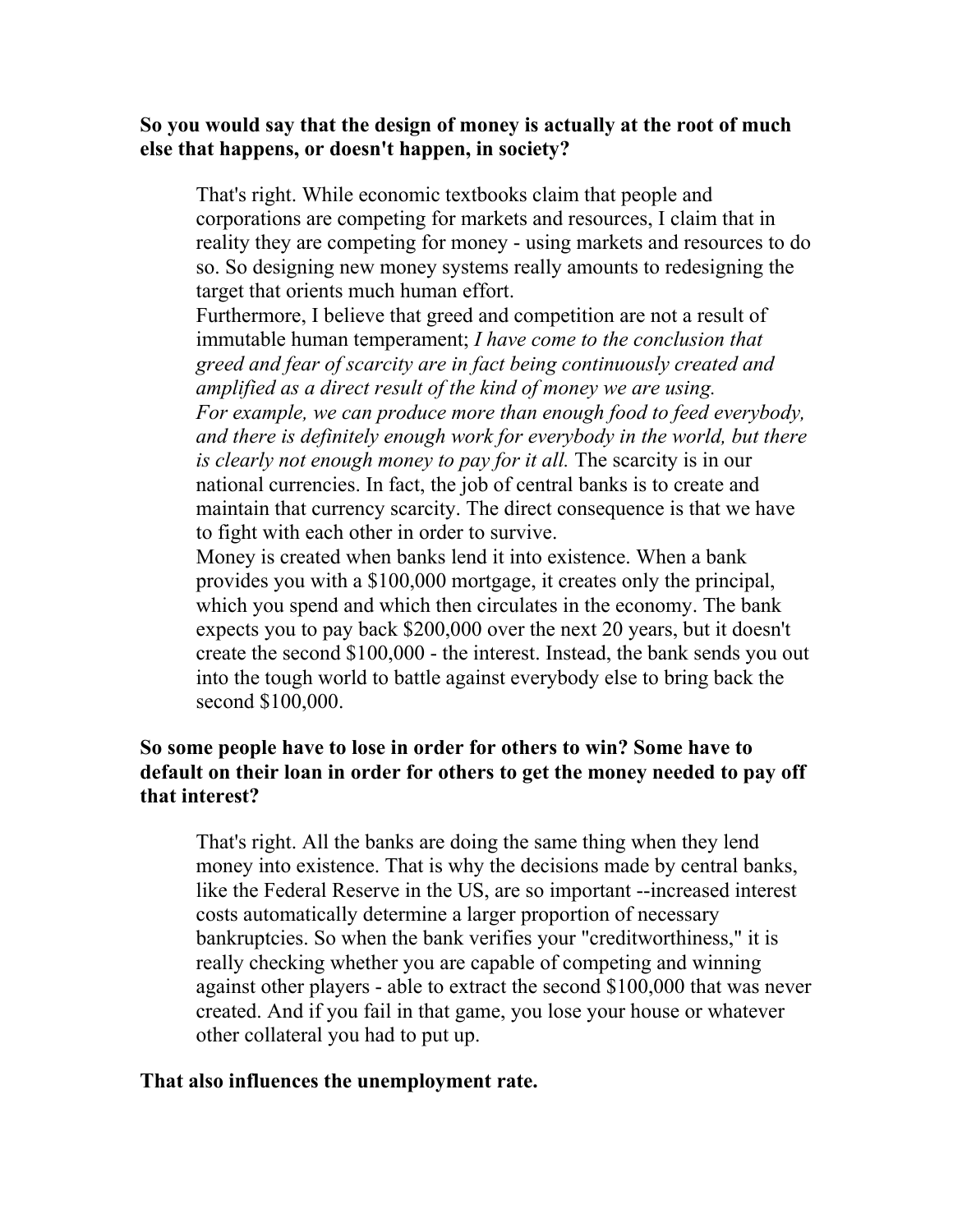It's certainly a major factor, but there's more to it. Information technologies increasingly allow us to attain very good economic growth without increases in employment. I believe we're seeing one of the last job-driven affluent periods in the US right now. As Jeremy Rifkin argues in his book, The End of Work, jobs are basically not going to be there anymore, even in "good times."

A study done by The International Metalworkers Federation in Geneva predicts that within the next 30 years, 2 or 3 percent of the world's population will be able to produce everything we need on the planet. Even if they're off by a factor of 10, we'd still have a question of what 80 percent of humanity will do.

**My forecast is that local currencies will be a major tool for social design in the 21st century, if for no other reasons than employment.**  I don't claim that these local currencies will or should replace national currencies; that is why I call them "complementary" currencies. The national, competition-generating currencies will still have a role in the competitive global market.

I believe, however, that complementary local currencies are a lot better suited to developing cooperative, local economies.

#### **And these local economies will provide a form of employment that won't be threatened with extinction?**

As a first step, that is correct. For example, in France, there are now 300 local exchange networks, called Grain de Sel, literally "Grain of Salt." These systems - which arose exactly when and where the unemployment levels reached about 12 percent\*- facilitate exchanges of everything from rent to organic produce, but they do something else as well. Every fortnight in the Ariege, in southwestern France, there is a big party. People come to trade not only cheeses, fruits, and cakes as in the normal market days, but also hours of plumbing, haircuts, sailing or English lessons. Only local currencies accepted!

Local currency creates work, and I make a distinction between work and jobs. A job is what you do for a living; work is what you do because you like to do it. I expect jobs to increasingly become obsolete, but there is still an almost infinite amount of fascinating work to be done. For example, in France you find people offering guitar lessons and requesting lessons in German. Neither would pay in French francs.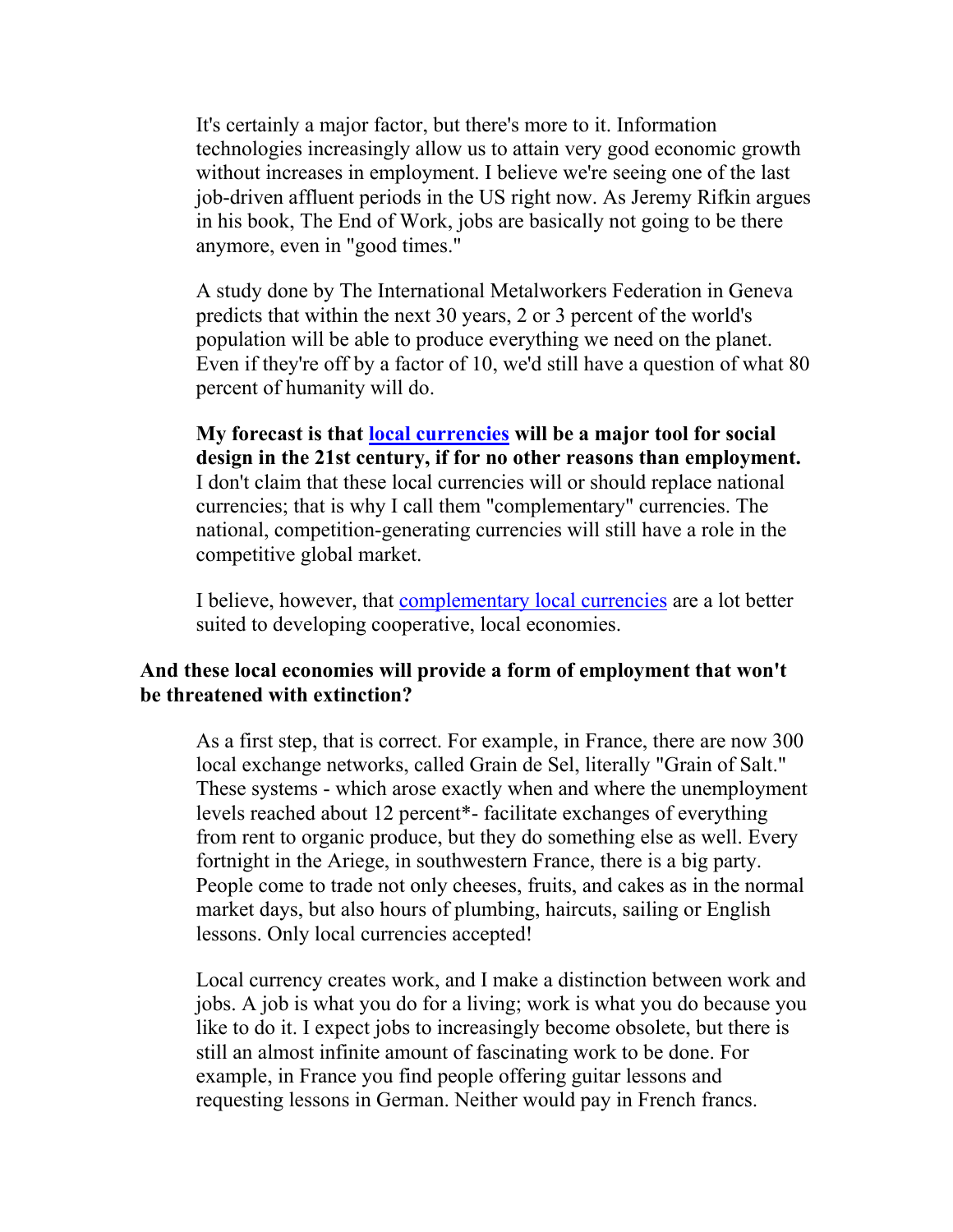What's nice about local currency is that when people create their own money, they don't need to build in a scarcity factor. And they don't need to get currency from elsewhere in order to have a means of making an exchange with a neighbor. Edgar Cahn's Time Dollars are a classical example [see page 24 of this issue]. **As soon as you have an agreement between two people about a transaction using Time Dollars, they literally create the necessary "money" in the process; there's no scarcity of money.** That does not mean there's an infinite amount of this currency, either; you cannot give me 500,000 hours - nobody has 500,000 hours to give. So there's a ceiling on it, yes, but there's no artificial scarcity. Instead of pitting people against each other, the system actually helps them cooperate.

#### **So you're suggesting that scarcity needn't be a guiding principle of our economic system. But isn't scarcity absolutely fundamental to economics, especially in a world of limited resources?**

My analysis of this question is based on the work of Carl Gustav Jung because he is the only one with a theoretical framework for collective psychology, and money is fundamentally a phenomenon of collective psychology. A key concept Jung uses is the archetype, which can be described as an emotional field that mobilizes people, individually or collectively, in a particular direction. Jung showed that whenever a particular archetype is repressed, two types of shadows emerge, which are polarities of each other. For example, if my higher self corresponding to the archetype of the King or the Queen - is repressed, I will behave either as a Tyrant or as a Weakling. These two shadows are connected to each other by fear. A Tyrant is tyrannical because he's afraid of appearing weak; a Weakling is afraid of being tyrannical. Only someone with no fear of either one of these shadows can embody the archetype of the King.

Now let's apply this framework to a well-documented phenomenon - the repression of the Great Mother archetype. The Great Mother archetype was very important in the Western world from the dawn of prehistory throughout the pre-Indo-European time periods, as it still is in many traditional cultures today. But this archetype has been violently repressed in the West for at least 5,000 years starting with the Indo-European invasions - reinforced by the anti-Goddess view of Judeo-Christianity, culminating with three centuries of witch hunts - all the way to the Victorian era.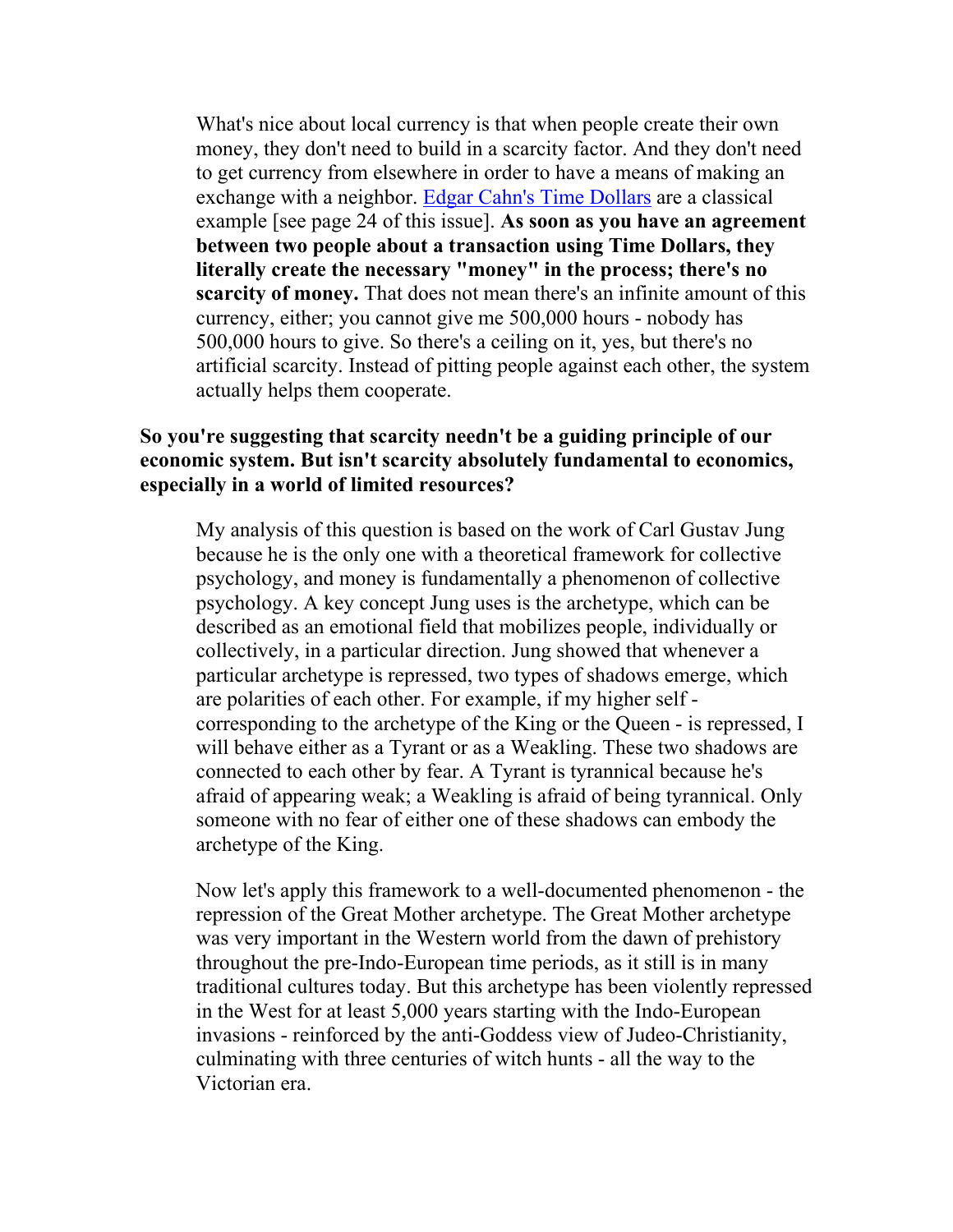If there is a repression of an archetype on this scale and for this length of time, the shadows manifest in a powerful way in society. After 5,000 years, people will consider the corresponding shadow behaviors as "normal." The question I have been asking is very simple: What are the shadows of the Great Mother archetype? I'm proposing that these shadows are greed and fear of scarcity. So it should come as no surprise that in Victorian times - at the apex of the repression of the Great Mother - **a Scottish schoolmaster named Adam Smith noticed a lot of greed and scarcity around him and assumed that was how all "civilized" societies worked. Smith, as you know, created modern economics, which can be defined as a way of allocating scarce resources through the mechanism of individual, personal greed.**

**Wow! So if greed and scarcity are the shadows, what does the Great Mother archetype herself represent in terms of economics?**

Let's first distinguish between the Goddess, who represented all aspects of the Divine, and the Great Mother, who specifically symbolizes planet Earth - fertility, nature, the flow of abundance in all aspects of life.

Someone who has assimilated the Great Mother archetype trusts in the abundance of the universe. **It's when you lack trust that you want a big bank account. The first guy who accumulated a lot of stuff as protection against future uncertainty automatically had to start defending his pile against everybody else's envy and needs. If a society is afraid of scarcity, it will actually create an environment in which it manifests well-grounded reasons to live in fear of scarcity.** It is a self-fulfilling prophecy!

Also, we have been living for a long time under the belief that we need to create scarcity to create value. Although that is valid in some material domains, we extrapolate it to other domains where it may not be valid. For example, there's nothing to prevent us from freely distributing information. The marginal cost of information today is practically nil. Nevertheless, we invent copyrights and patents in an attempt to keep it scarce.

**So fear of scarcity creates greed and hoarding, which in turn creates the scarcity that was feared. Whereas cultures that embody the Great Mother are based on abundance and generosity. Those ideas are implicit in the way you've defined community, are they not?**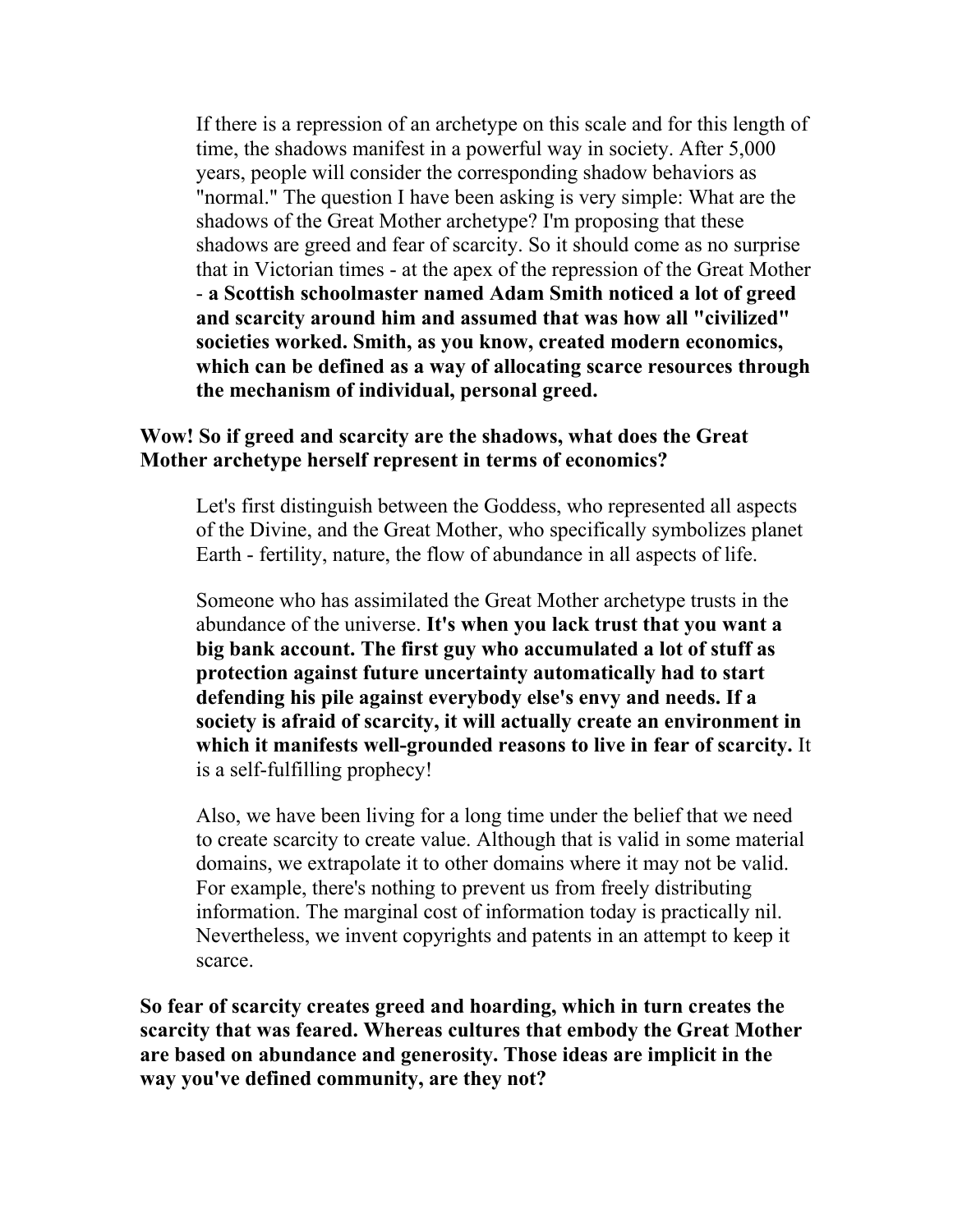Actually it's not my definition, it's etymological. The origin of the word "community" comes from the Latin munus, which means the gift, and cum, which means together, among each other. So community literally means to give among each other.

Therefore I define my community as a group of people who welcome and honor my gifts, and from whom I can reasonably expect to receive gifts in return.

#### **And local currencies can facilitate that exchange of gifts.**

The majority of the local currencies I know about have been started for the purpose of creating employment, but **there is a growing group of people who are starting local currencies specifically to create community.** For example, I would feel funny calling my neighbor in the valley and saying, "I notice you have a lot of pears on your tree. Can I have them?" I would feel I needed to offer something in return. But if I'm going to offer scarce dollars, I might just as well go to the supermarket, so we end up not using the pears. If I have local currency, there's no scarcity in the medium of exchange, so buying the pears becomes an excuse to interact.

In Takoma Park, Maryland, Olaf Egeberg started a local currency to facilitate these kinds of exchanges within his community. And the participants agree that is exactly what has been happening.

### **That raises the question of whether local currencies can also be a means for people to meet their basic needs for food and housing, or would those sectors remain part of the competitive economy?**

There are lots of people who love gardening, but who can't make a living from it in the competitive world. **If a gardener is unemployed, and I'm unemployed, in the normal economy we might both starve. However with complementary currencies, he can grow my salads, which I pay for in local currency earned by providing another service to someone else.**

In Ithaca, "HOURS" are accepted at the farmer's market; the farmers can use the local currency to hire someone to help with the harvest or to do some repairs. Some landlords accept Hours for rent, particularly if they don't have a mortgage that must be paid in scarce dollars.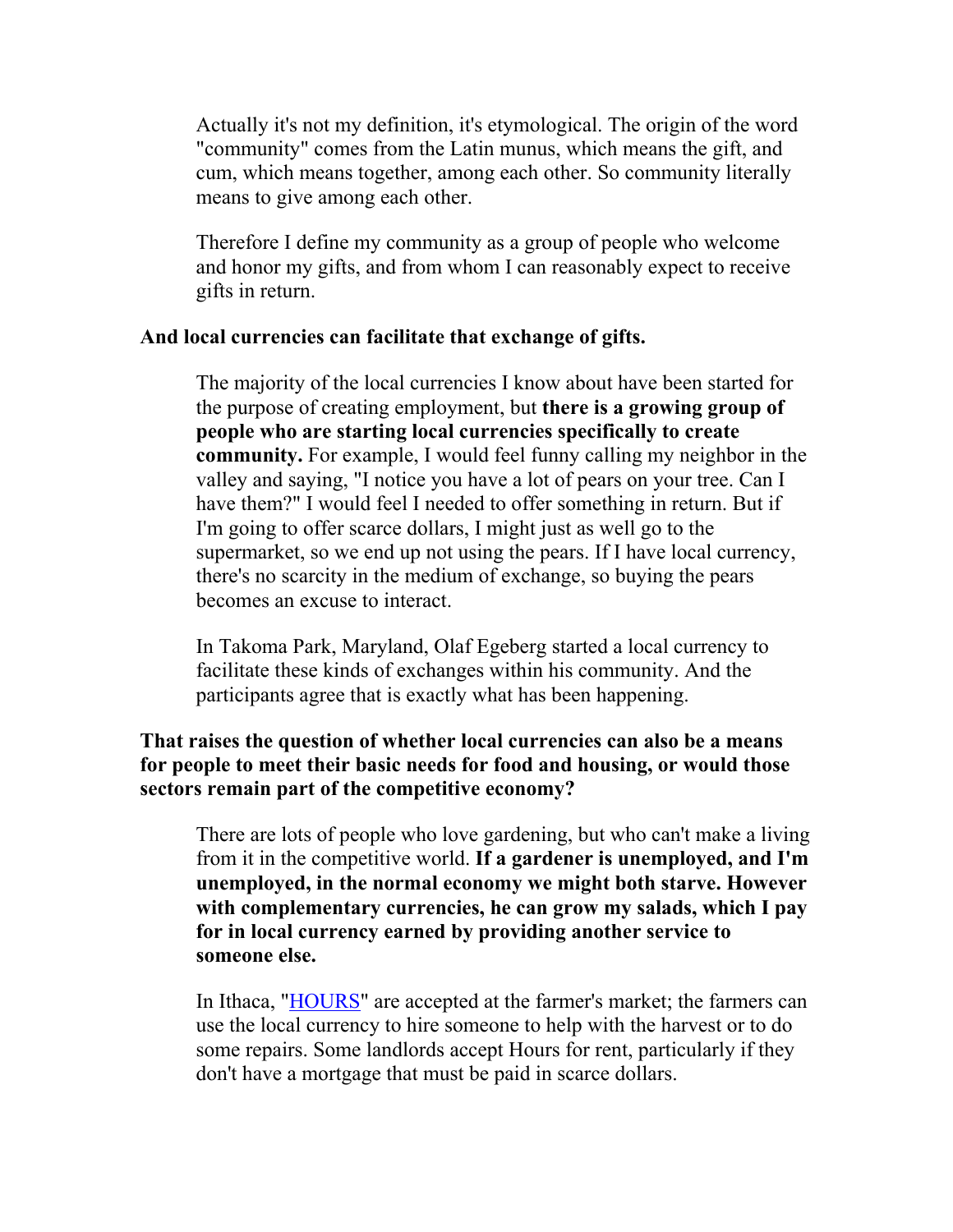When you have local currency, it quickly becomes clear what's local and what's not. K-Mart will accept dollars only; their suppliers are in Hong Kong or Singapore or Kansas City. But Ithaca's local supermarket accepts Hours as well as dollars. By using local currencies, you create a bias toward local sustainability.

#### **Local currencies also provide communities with some buffering from the ups and downs of the global economy. You've been in the business of monitoring, dealing in, and even helping to design the global finance system. Why would communities want to be insulated from it?**

First of all, today's official monetary system has almost nothing to do with the real economy. Just to give you an idea, 1995 statistics indicate that the volume of currency exchanged on the global level is \$1.3 trillion per day. This is 30 times more than the daily gross domestic product (GDP) of all of the developed countries (OECD) together. The annual GDP of the United States is turned in the market every three days!

Of that volume, only 2 or 3 percent has to do with real trade or investment; the remainder takes place in the speculative global cybercasino. This means that the real economy has become relegated to a mere frosting on the speculative cake, an exact reversal of how it was just two decades ago.

## **What are the implications of this? What does it mean for those of us who aren't transacting deals across international boundaries?**

For one thing, power has shifted irrevocably away from governments toward the financial markets. When a government does something not to the liking of the market - like the British in '91, the French in '94 or the Mexicans in '95 - nobody sits down at the table and says "you shouldn't do this." A monetary crisis simply manifests in that currency. So a few hundred people, who are not elected by anybody and have no collective responsibility whatsoever, decide what your pension fund is worth among other things.

#### **You've also talked about the possibility of a crash in this system...**

Yes, I see it now as about a 50/50 chance over the next five or 10 years. Many people say it's 100 percent, and with a much shorter time horizon. **George Soros, who's made part of his living doing what I used to do - speculating in currencies - concluded, "Instability is cumulative, so**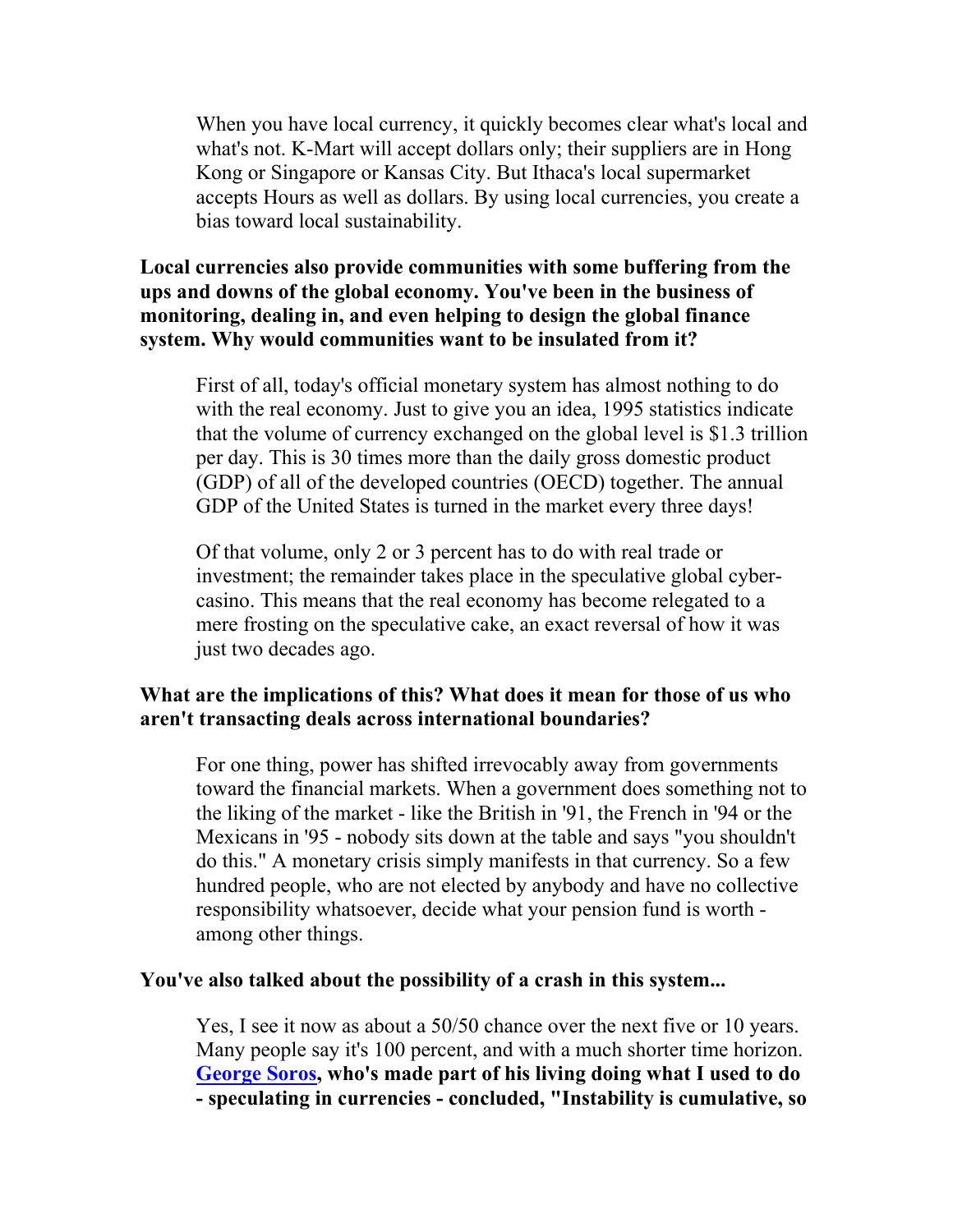**that eventual breakdown of freely floating exchanges is virtually assured."** Joel Kurtzman, ex-editor at the Harvard Business Review, entitles his latest book: The Death of Money and forecasts an imminent collapse due to speculative frenzy.

Just to see how this could happen: all the OECD Central Banks' reserves together represent about \$640 billion. So in a crisis situation, if all the Central Banks were to agree to work together (which they never do) and if they were to use all their reserves (which is another thing that never happens) they have the funds to control only half the volume of a normal day of trading. In a crisis day, that volume could easily double or triple, and the total Central Bank reserves would last two or three hours.

#### **And the outcome would be?**

If that happens, we would suddenly be in a very different world. **In 1929, the stock market crashed, but the gold standard held. The monetary system held. Here, we are dealing with something that's more fundamental. The only precedent I know of is the Roman Empire collapse, which ended Roman currency.** That was, of course, at a time when it took about a century and a half for the breakdown to spread through the empire; now it would take a few hours.

**So local currencies could provide some resilience for a community that could help it survive a currency melt-down or some other international breakdown. You've also mentioned that local currencies help promote sustainability. What's the connection?**

To understand that, we need to see the relationship between interest rates and the ways we discount the future.

If I ask, "Do you want \$100 now or \$100 a year from now," most people would want the money now simply because one can deposit money riskfree in a bank account and get about \$110 a year later. Another way of putting it is that if I were to offer you \$100 a year from now that would be about equal to offering you \$90 today. This discounting of the future is referred to as 'discounted cash flow'.

That means that **under our current system it makes sense to cut down trees and put the money in the bank; the money in the bank will grow faster than trees. It makes sense to "save" money by building**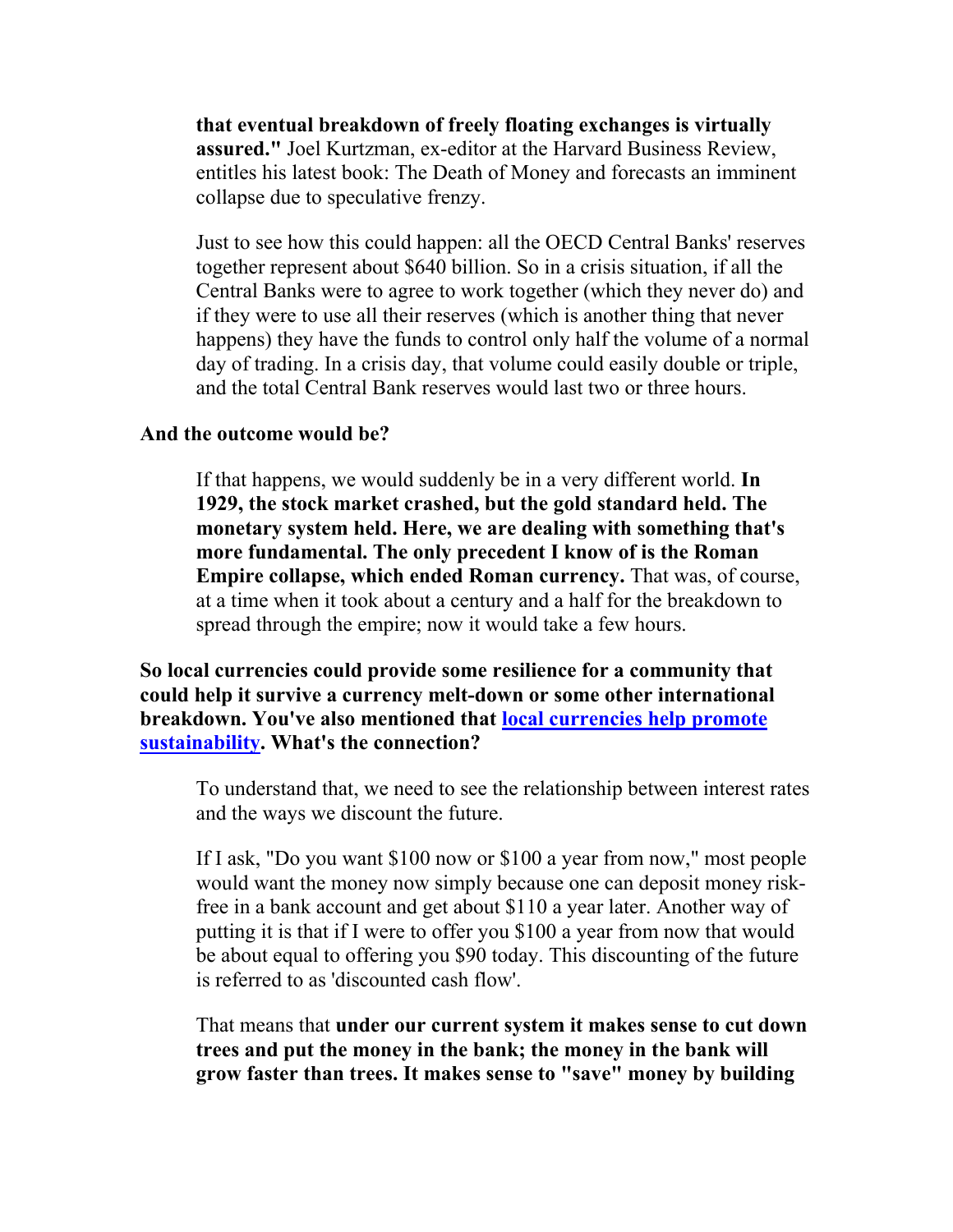#### **poorly insulated houses because the discounted cost of the extra energy over the lifetime of the house is cheaper than insulating.**

We can, however, design a monetary system that does the opposite; it actually creates long-term thinking through what is called a "demurrage charge." The demurrage charge is a concept developed by Silvio Gesell about a century ago. His idea was that money is a public good - like the telephone or bus transport - and that we should charge a small fee for using it. In other words, we create a negative rather than a positive interest rate.

What would that do? If I gave you a \$100 bill and told you that a month from now you're going to have to pay \$1 to keep the money valid, what would you do?

#### **I suppose I would try to invest it in something else.**

You got it. You know the expression, "Money is like manure; it's only good when it's spread out." **In the Gesell system, people would only use money as a medium of exchange, but not as a store for value. That would create work, because it would encourage circulation, and it would invert the short-term incentive system. Instead of cutting trees down to put the money in the bank, you would want to invest your money in living trees or installing insulation in your house.**

#### **Has this ever been tried?**

There are only three periods I have found: classical Egypt; about three centuries in the European Middle Ages, and a few years in the 1930s. In ancient Egypt, when you stored grain, you would receive a token, which was exchangeable and became a type of currency. If you returned a year later with 10 tokens, you would only get nine tokens worth of grain, because rats and spoilage would have reduced the quantities, and because the guards at the storage facility had to be paid. So that amounted to a demurrage charge.

**Egypt was the breadbasket for the ancient world, the gift of the Nile. Why? Because instead of keeping value in money, everybody invested in productive assets that would last forever - things like land improvements and irrigation systems.**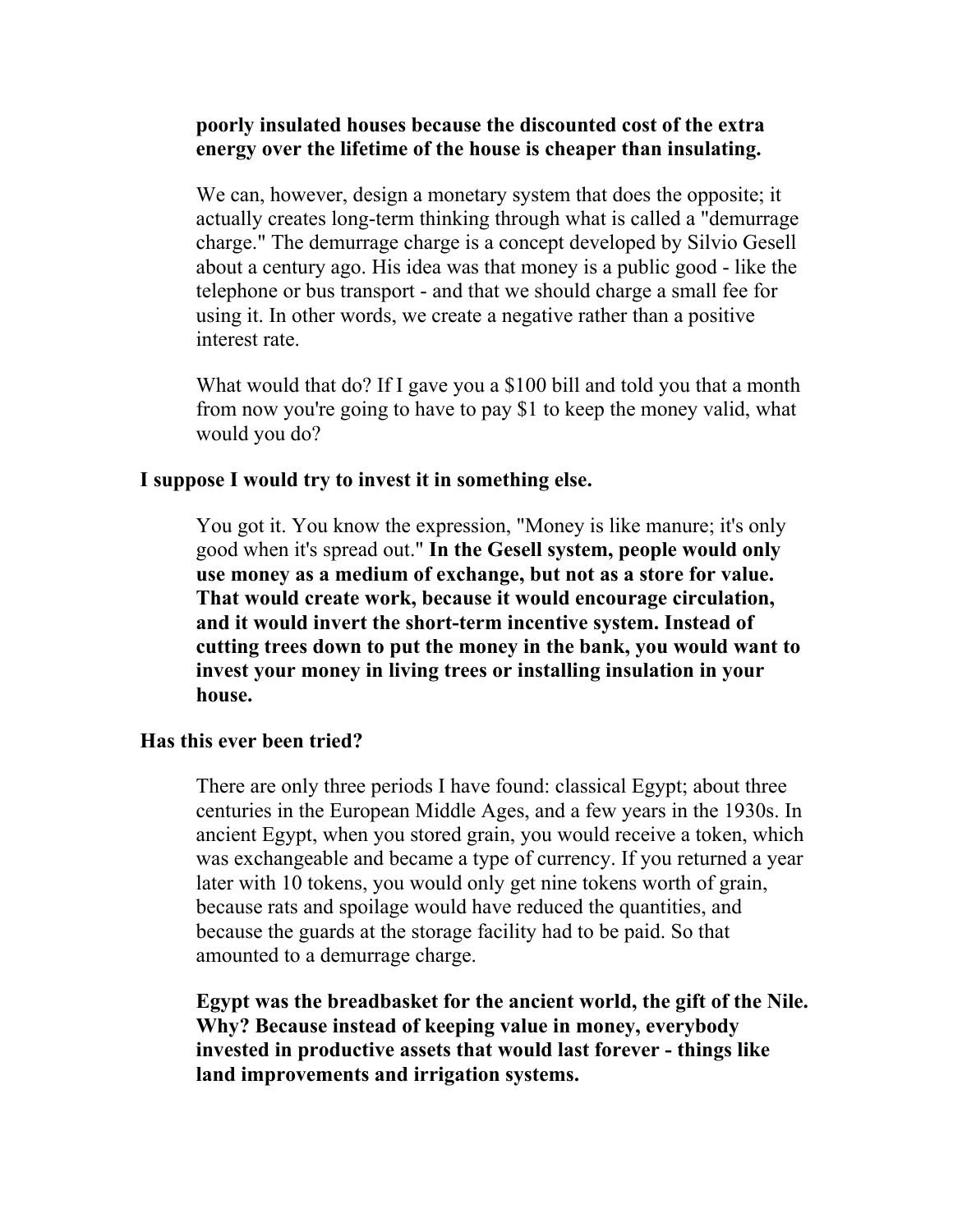Proof that the monetary system had something to do with this wealth is that it all ended abruptly as soon as the Romans replaced the Egyptian 'grain standard' currency with their own money system, with positive interest rates. After that, Egypt ceased being the grain-basket, and became a "developing country" as it is called today.

In Europe during the Middle Ages - the 10th to 13th centuries - local currencies were issued by local lords, and then periodically recalled and reissued with a tax collected in the process. Again, this was a form of demurrage that made money undesirable as a store of value. The result was the blossoming of culture and widespread well-being, corresponding exactly to the time period when these local currencies were used.

Practically all the cathedrals were built during this time period. If you think about what is required as investment for a small town to build a cathedral, it's extraordinary.

#### **Because cathedrals take generations to build?**

Well, not only that. Besides the obvious symbolic and religious roles which I don't want to belittle - one should remember that cathedrals had an important economic function; they attracted pilgrims, who, from a business perspective, played a similar role to tourists today. These cathedrals were built to last forever and create a long-term cash flow for the community. This was a way of creating abundance for you and your descendants for 13 generations! The proof is that it still works today; in Chartres, for instance, the bulk of the city's businesses still live from the tourists who visit the cathedral 800 years after it was finished!

**When the introduction of gunpowder technology enabled the kings to centralize power in the early 14th century, the first thing they did was to monopolize the money system. What happened? No more cathedrals were built. The population was just as devoutly Christian in the 14th or 15th century, but the economic incentive for collective long-term investments was gone.**

I use the cathedral simply as an example. Accounts from 12th century estates show that mills and other productive assets were maintained at an extraordinary level of quality, with parts replaced even before they wore out. Recent studies have revealed that the quality of life for the common laborer in Europe was the highest in the 12th to 13th centuries; perhaps even higher than today. When you can't keep savings in the form of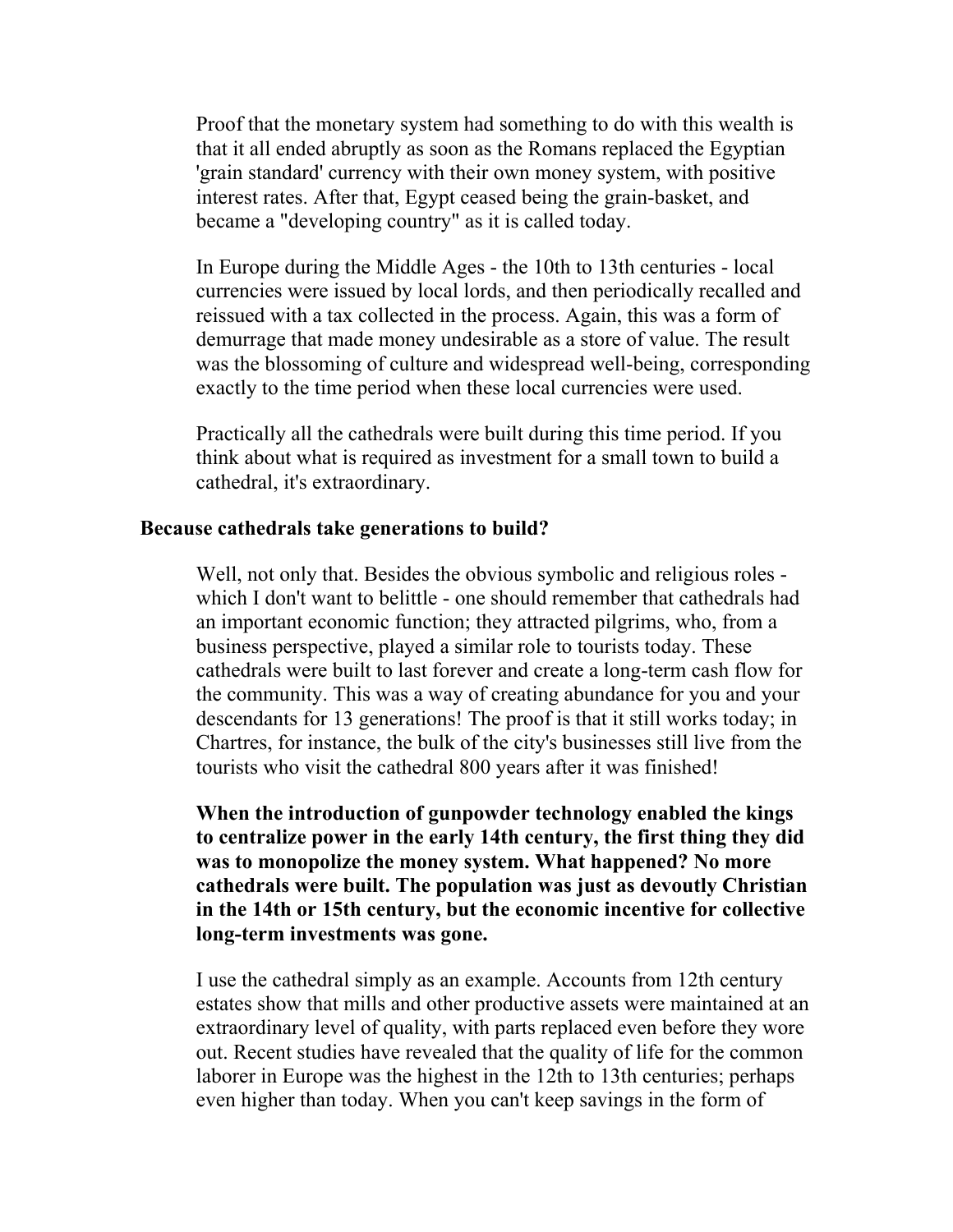money, you invest them in something that will produce value in the future. So this form of money created an extraordinary boom.

### **Yet this was a period when Christianity was supreme in Europe and so presumably the Great Mother archetype was still being repressed.**

Well, actually a very interesting religious symbol became prevalent during this time: the famous "Black Madonna." There were hundreds of these statues during the 10th to 13th centuries, which were in fact statues of Isis with the child Horus sitting on her lap, directly imported from Egypt during the first Crusades. Her special vertical chair was called the "cathedra" (which is where the word cathedral comes from) and interestingly this chair was the exact symbol identifying Isis in ancient Egypt. The statues of the Black Madonnas were also identified in medieval time as the "Alma Mater" (literally the "Generous Mother," an expression still used in America to refer to someone's 'mother university').

The Black Madonnas were a direct continuity of the Great Mother in one of her most ancient forms. She symbolized birth and fertility, the wealth of the land. She symbolized spirit incarnate in matter, before the patriarchal societies separated spirit from matter. So here we have a direct archetypal linkage between the two civilizations that spontaneously created money systems with demurrage charges while creating unusual levels of abundance for the common people: ancient Egypt and 10th-to-13th century Europe. These money systems correspond exactly to the honoring of that archetype.

## **How interesting! What potential do you see for local currencies to bring this Great Mother archetype of abundance and generosity into our economic system today?**

The biggest issues that I believe humanity faces today are sustainability and the inequalities and breakdown in community, which create tensions that result in violence and wars. We can address both these issues with the same tool, by consciously creating currency systems that will enhance community and sustainability.

Significantly, we have witnessed in the past decades a clear reawakening of the feminine archetype. It is reflected not only in the women's movement, in the dramatic increase in ecological concerns, or in new epistemologies reintegrating spirit and matter, but also in the